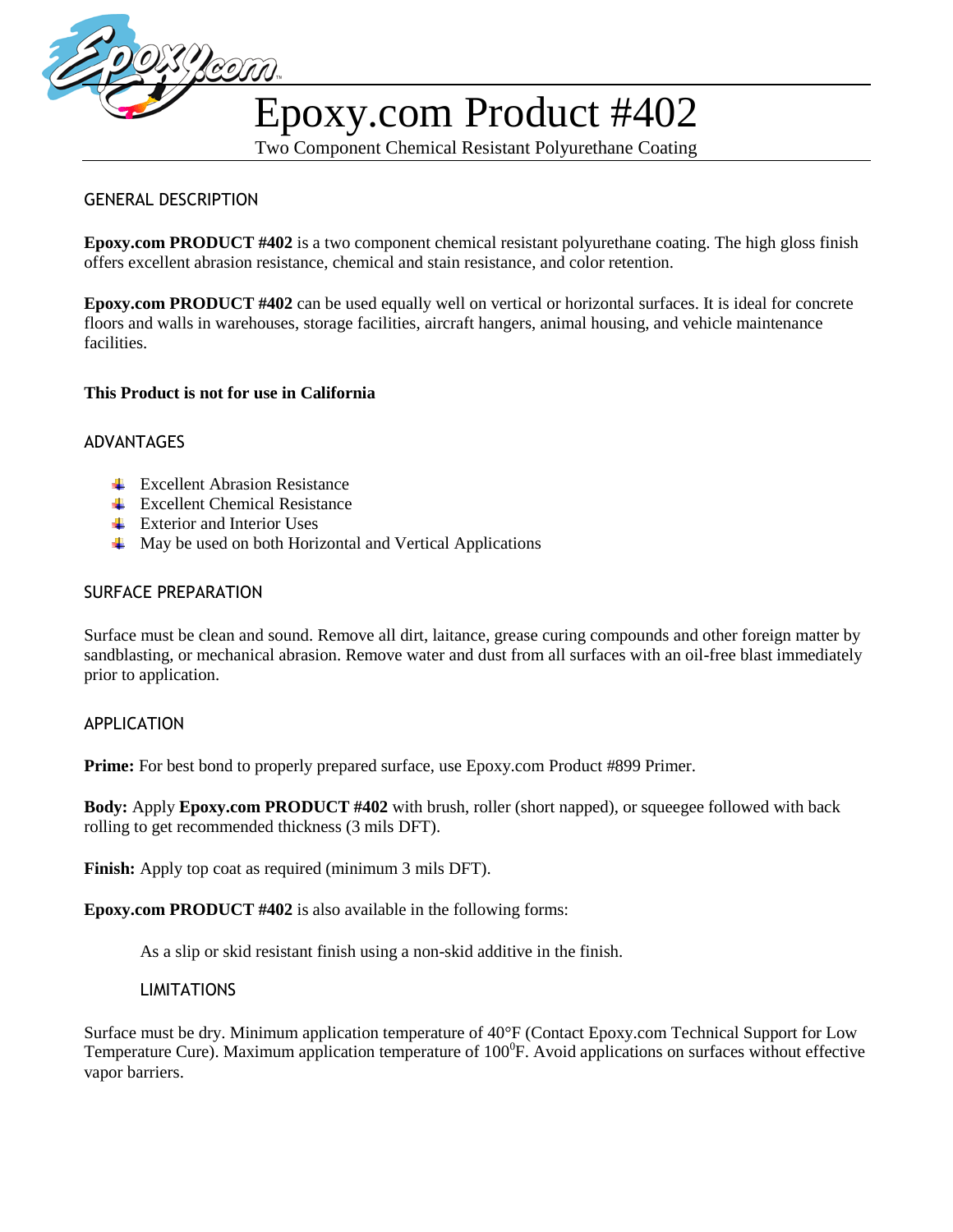### SAFETY PRECAUTIONS

Prolonged or repeated exposure may cause eye and skin irritation. If contact occurs, wash immediately and seek medical help. Use safety glasses with side shields and wear protective rubber gloves.

#### CLEANING

All tools and equipment should be cleaned before the system gels. Use MEK, Acetone, or any lacquer solvent.

| <b>Physical Properties</b> |                                                                                                                                                                                  |  |  |  |
|----------------------------|----------------------------------------------------------------------------------------------------------------------------------------------------------------------------------|--|--|--|
| Color                      | Standard colors for this product are:<br>Clear (satin and gloss), White #001,<br>Light Gray #100, White Sand #210,<br>Taupe #300, Mocha #400, Caramel<br>#420, & Brick Red #900. |  |  |  |
| Gloss, $60^0$ F            | 85-100                                                                                                                                                                           |  |  |  |
| Mix Ratio                  | 2Ato 1B by volume                                                                                                                                                                |  |  |  |
| Pot Life                   | 30-40 minutes @ $70^0$ F                                                                                                                                                         |  |  |  |
| <b>VOC</b>                 | 405 gm/liter                                                                                                                                                                     |  |  |  |
| Solids Content, % vol      | 56.0                                                                                                                                                                             |  |  |  |
| Coverage                   | 300 ft <sup>2</sup> /gal @ 3 mils DFT                                                                                                                                            |  |  |  |
|                            |                                                                                                                                                                                  |  |  |  |
| <b>DRY TIME</b>            |                                                                                                                                                                                  |  |  |  |
| $10-20$ mil film           | $10~14$ hrs                                                                                                                                                                      |  |  |  |
| Light Traffic              | 16 hrs                                                                                                                                                                           |  |  |  |
| Ultimate Cure $@74^0F$     | 5 days                                                                                                                                                                           |  |  |  |
| @50 $\rm ^{o}F$            | 14davs                                                                                                                                                                           |  |  |  |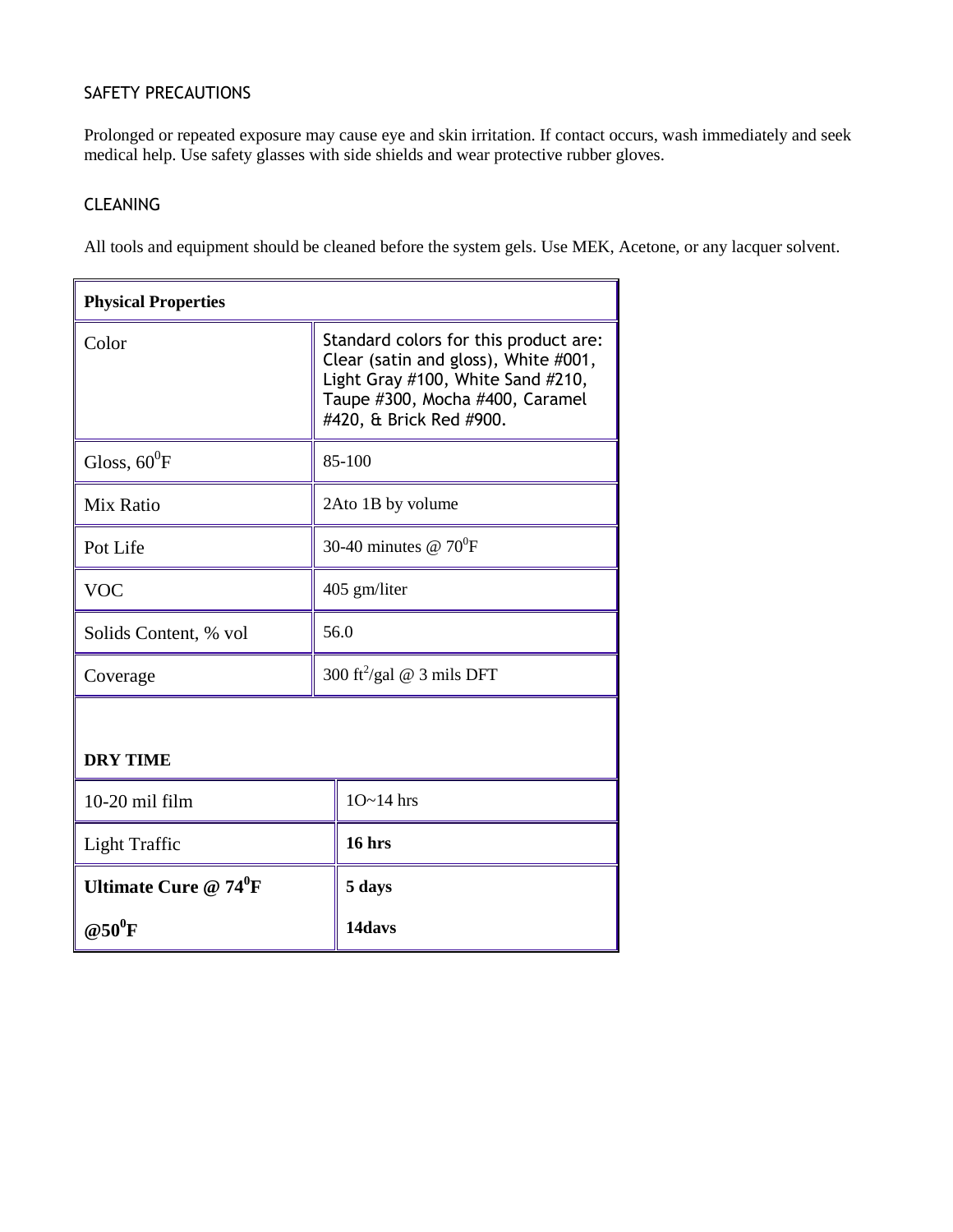| PERFORMANCE PROPERTIES                                  |                                                                |  |  |
|---------------------------------------------------------|----------------------------------------------------------------|--|--|
| Adhesion to concrete ACI Committee 403                  | 200 p.s.i (concrete fails)                                     |  |  |
| <b>Abrasion Resistance ASTM-C501</b>                    | $30-40$ mg loss (CS-17 wheel, 1 kg load, 1000 cycles)          |  |  |
| Service Temperature MIL-D-3134F                         | $160^{\circ}$ F (immersion) $250^{\circ}$ F (dry heat)         |  |  |
| Impact Resistance MTI-D-3134F ss 4.7.5                  | Withstands 16ft./lbs. no cracking, delamination or<br>chipping |  |  |
| Elevated Temperature Resistance MIL-D-3134F ss<br>4.7.3 | No slip or flow at required temperatures at 158 <sup>°</sup> F |  |  |
| Water Absorption (24. hr. immersion) ASTM-D-670-<br>63  | $0.10\%$ maximum                                               |  |  |

**Standard colors for this product are: White #001, Light Gray #100, White Sand #210, Taupe #300, Mocha #400, Caramel #420, & Brick Red #900.**

## **FOR INDUSTRIAL USE ONLY**

## **KEEP AWAY FROM CHILDREN**

For more information please contact:

[Epoxy.com.](http://localhost/myweb/systems.htm) [info@epoxy.com](mailto:info@epoxy.com) [www.epoxy.com](http://www.epoxy.com/) **352-489-1666 (Phone) 352-489-1625 (Fax)** 

Epoxy.com a division of Epoxy Systems, Inc. warrants its products (when properly stored) for the period of time as follows: Epoxies, Product #315, Product #315BC, and Product #316 one (1) year; Polyesters, Methyl Methacrylates (normal) two (2) months and Polyurethanes Four (4) months; Power Tools and Equipment 90 days; Vinyl Esters, High Molecular Weight Methacrylates (HMMA) and all other resins (not specifically mentioned above) 30 days; hand tools (nonpower tools) 30 days. Epoxy.com warrants that its products will be free of manufacturing defects and will be in conformity with published specifications when handled, stored, mixed and applied in accordance with recommendations of Epoxy.com. If any product fails to meet this warranty, the liability of Epoxy.com will be limited to replacement of any non-conforming material if notice of such non-conformity is given to Epoxy.com within the warranty period for the material (as indicated above), or within 1 year of the delivery of materials (whichever is sooner). Epoxy.com may in its discretion refund the price received by Epoxy.com in lieu of replacing the material. No customer, distributor, or representative of Epoxy.com is authorized to change or modify the published specifications of this warranty in any way. No one is authorized to make oral warranties on behalf of Epoxy.com. In order to obtain replacement or refund the customer must provide written notice containing full details of the non-conformity. Epoxy.com reserves the right to inspect the non-conforming material prior to replacement. EXCEPT FOR THE EXPRESSED WARRANTY STATED ABOVE, THERE ARE NO OTHER WARRANTIES, EXPRESSED OR IMPLIED, INCLUDING WITHOUT LIMITATION, ANY IMPLIED WARRANTY OF MERCHANTABILITY OR FITNESS FOR PURPOSE. Epoxy.com 'S OBLIGATION SHALL NOT EXTEND BEYOND THE OBLIGATIONS EXPRESSLY UNDERTAKEN ABOVE AND Epoxy.com SHALL HAVE NO LIABILITY OR RESPONSIBILITY TO THE PURCHASER OR ANY THIRD PARTY FOR ANY LOSS, COST, EXPENSE, DAMAGE OR LIABILITY, WHETHER DIRECT OR INDIRECT, OR FOR INCIDENTAL OR CONSEQUENTIAL DAMAGES. All quotes and sales subject to availability.

| <b>CHEMICAL RESISTANCE</b> |        |                 |        |  |  |  |
|----------------------------|--------|-----------------|--------|--|--|--|
| <b>REAGENT</b>             | Rating | <b>REAGENT</b>  | Rating |  |  |  |
| Acetic Acid-5%             |        | <b>Iodine</b>   | R      |  |  |  |
| Acetone                    |        | Lactic Acid-15% | R      |  |  |  |